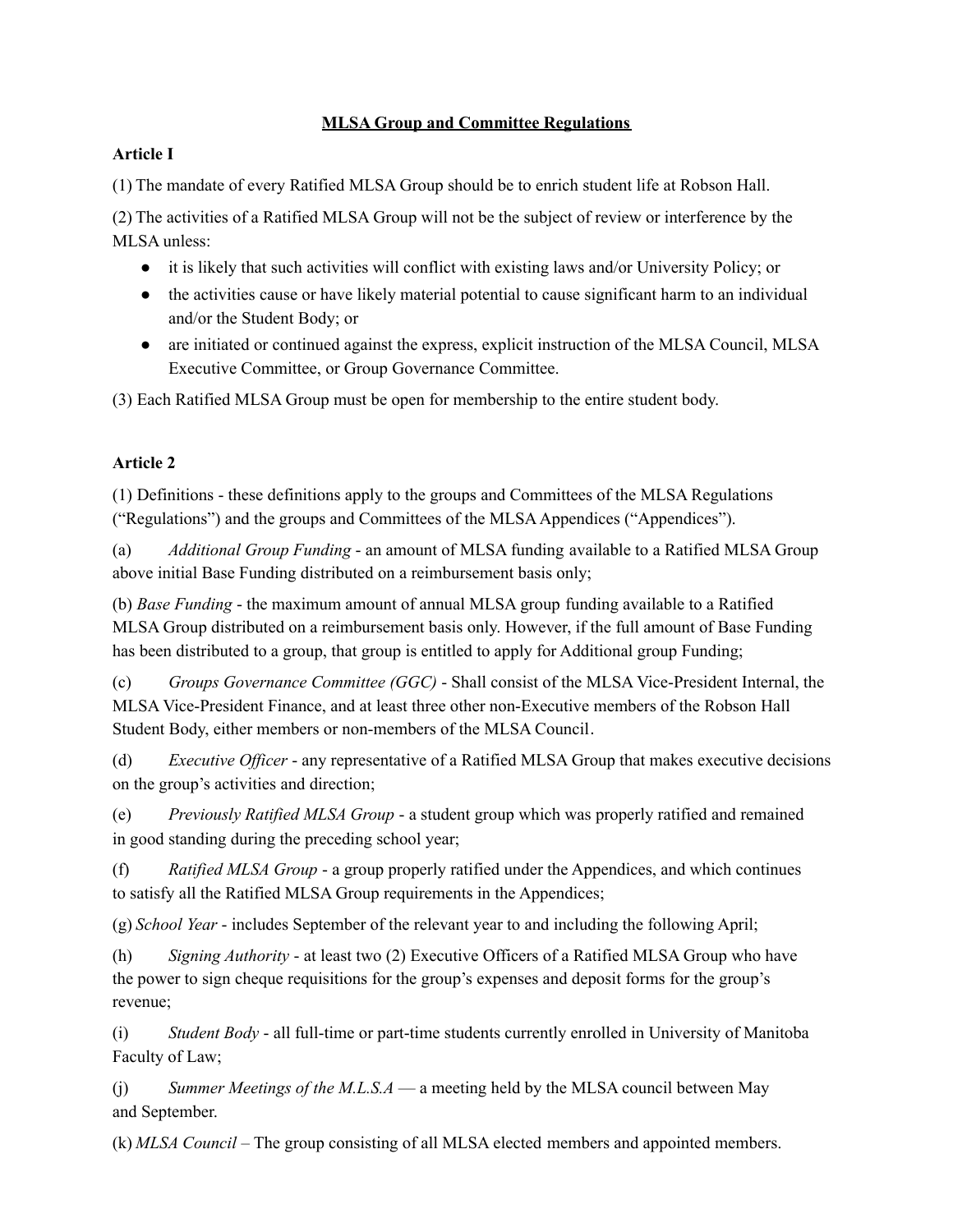(l) *MLSA Executive* – The group consisting of the President, the Vice-President External, the Vice- President Internal, and the Vice-President Finance of the MLSA

## **Article 3**

Ratified MLSA Group Requirements

(1) Any student group desiring Ratified MLSA Group status or any Previously Ratified MLSA Group seeking re-ratification, agrees to:

(a) Adhere to the group's mandate set out in Article 1 of these Regulations;

(b) Satisfy all MLSA group procedures set out in the Appendices; and

(c) Adhere to the MLSA Constitution and its Bylaws.

It is the responsibility of the Executive Officer(s) to be familiar with the content of these documents.

(2) All Executive Officer(s) of any Ratified MLSA Group must have read and be familiar with the Regulations and Appendices.

#### **Article 4**

(1) Any student group desiring Ratified M.LS.A. Group status in any given year must be ratified on an annual basis. Ratification or re-ratification will be based on a vote of MLSA Council taken as a recommendation from the GGC at the September meeting of the MLSA

(2) The GGC will contact all student groups via email four (4) days in advance of the meeting at which the ratification vote will take place.

(3) Student groups that do not obtain the recommendation of the GGC may apply to the MLSA directly for ratification according to the procedures in the Appendices.

## **Article 5**

Financial Requirements of MLSA Committees

(1) All MLSA Committees shall maintain an independent record of financial accounts. The Chairperson(s) of any MLSA Committee must provide an up-to-date financial report of all committee activities, expenses and revenues upon request by the Vice-President Finance.

(2) All MLSA Committees shall manage their operating revenues and costs through the main MLSA bank account.

(3) The Vice-President Finance shall order a full audit of the finances of any Committee if such audit has been specifically requested from no less than three (3) independent members of the student body or at the discretion of the MLSA Council.

(4) Expenses for all MLSA Committees must be approved by the chairperson(s) of the relevant committee and the MLSA Executive.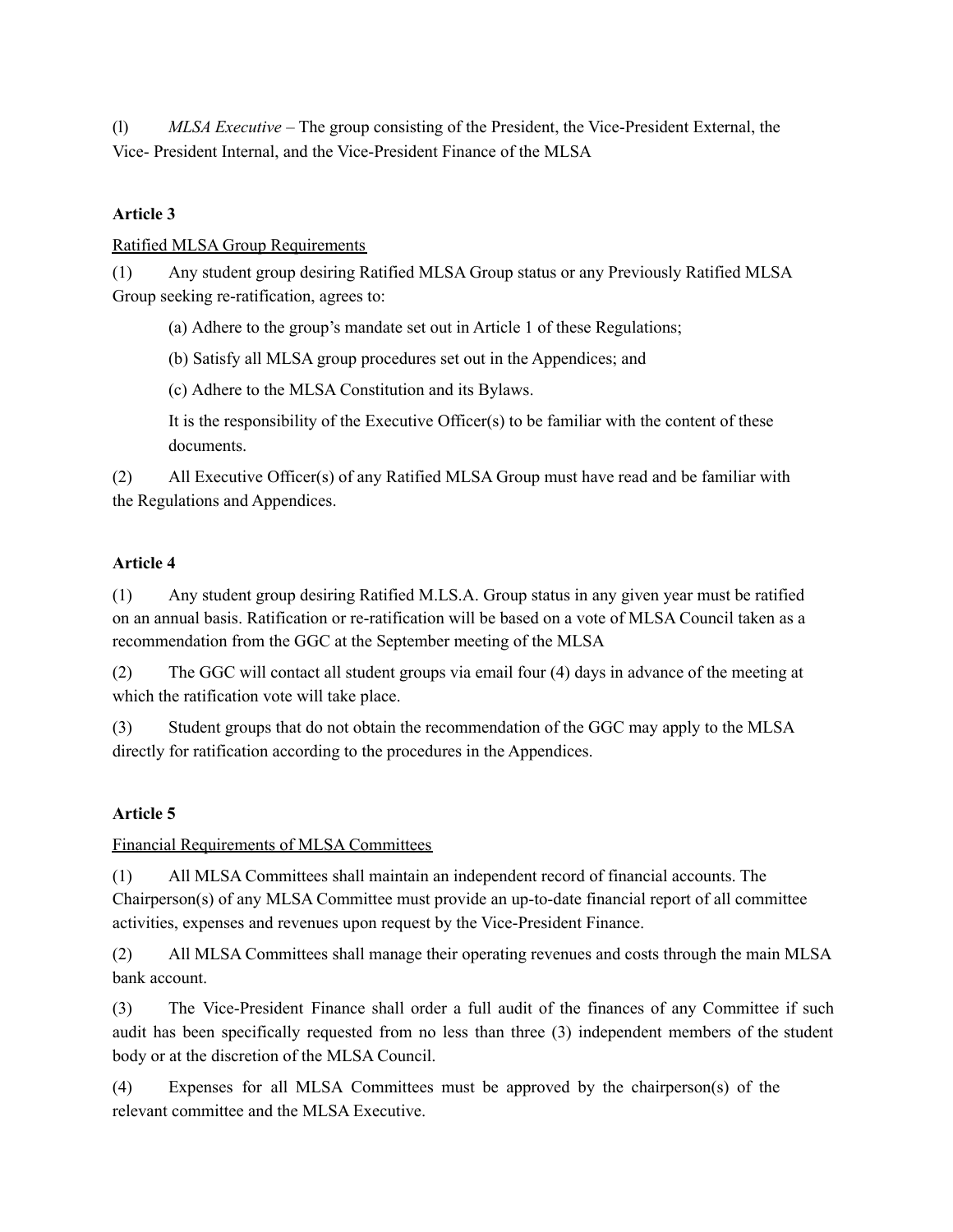## **Article 6**

### Special Appointments

(1) The MLSA Executive may, at its discretion, make any special appointments to perform functions on behalf of the members of the MLSA

## **MLSA GROUPAND COMMITTEE APPENDICES**

## **Article I**

(1) The Executive Officer(s) of any group must fulfill all responsibilities of a Ratified MLSA Group. These responsibilities are to the group's membership and the MLSA Council. The responsibilities are described herein, in the Ratification Package, and in the Student Group Handbook.

(2) These regulations took effect September 1, 2008 and were updated and are in effect as of April 1, 2022.

## **Article 2**

## Administrative/General Duties

(1) All Ratified MLSA Groups must:

(a) Provide the MLSA Executive, and in particular the Vice-President Internal, with the names and email addresses of at least one Executive Officer;

(b) Update the MLSA Executive if any changes to the Executive Officers occur;

(c) Ensure that no graduating students remain as Executive Officers beyond the end of winter semester classes, and;

(d) Submit an End of Year Report by the date stated in the Student Group Handbook.

(2) Any Ratified MLSA Group that wishes to book an event or activity must follow the protocol that is set out in the MLSA Student Group Handbook.

(3) Each Ratified MLSA Group is entitled to post a description of their group and anticipated events on the MLSA website. This information must be submitted to the MLSA Communications Director. This information can also be included in the Orientation package sent to incoming students, as long as it is provided to the Vice-President Internal before August 1.

- (4)Each MLSA Group seeking ratification must follow the express, explicit instructions of the MLSA Council, the MLSA Executive Committee, and the Group Governance Committee in respect of upholding MLSA policies. Contravention of these instructions, or policies elsewhere in this document, may result in consequences at the discretion of an ad-hoc MLSA Executive disciplinary committee or the Group Governance Committee, not limited to but inclusive of:
	- (a) Suspension or withdrawal of a Group's remaining MLSA Base Funding, even if it has been approved at the initial Group Governance Committee funding meeting; and/or
	- (b)Removal of access to MLSA Robson Hall social media platforms, as well as communication about the respective Group's events, initiatives and activities; and/or
	- (c) De-ratification.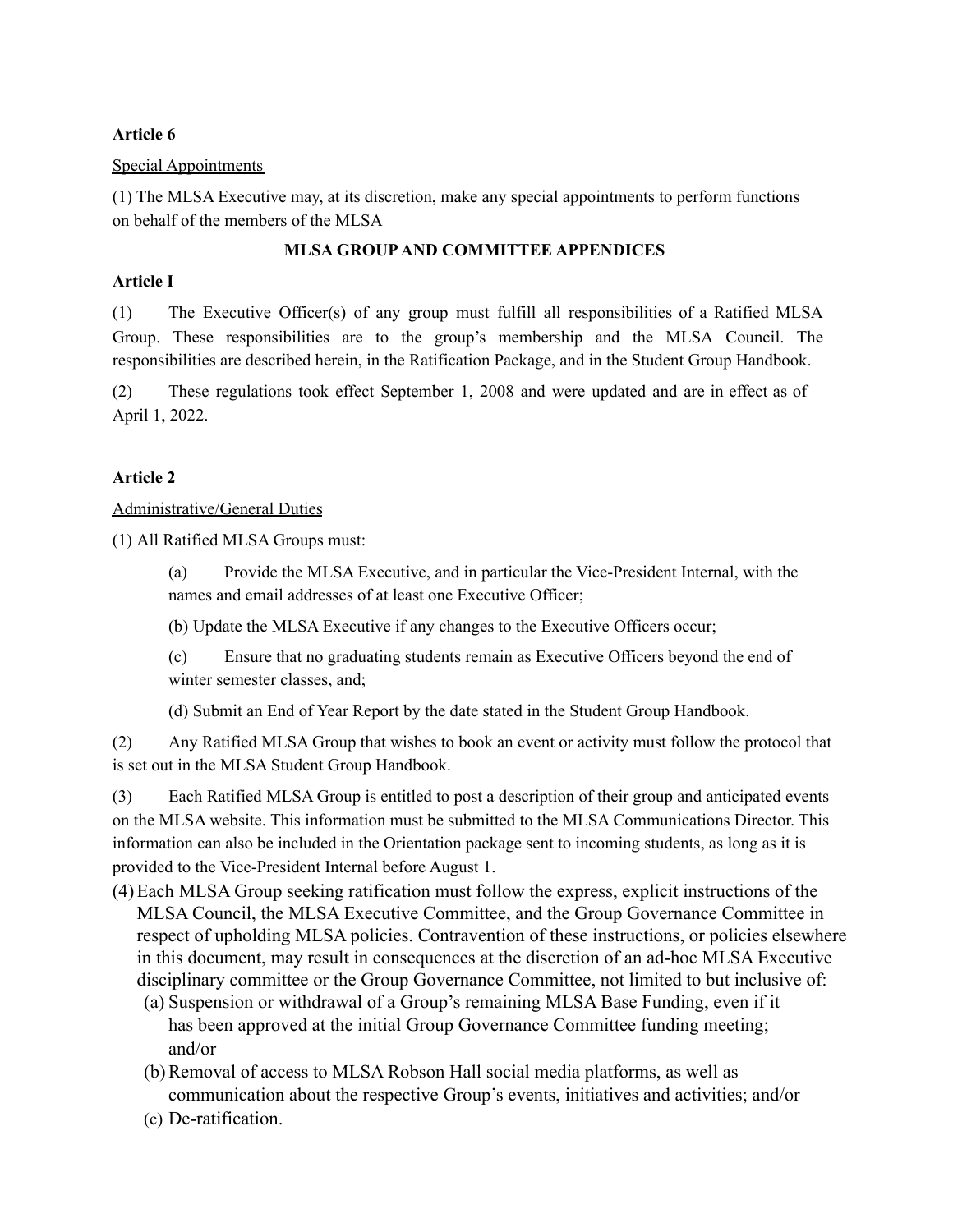For further clarity, this does not apply to reimbursements already granted at the time of the breach.

# **Article 3**

Beginning of Year Duties - Previously Ratified Group

(1) Any pre-existing student group desiring to be re-ratified in any year must notify the GGC of their intention to ratify, in writing or by email, one week prior to the MLSA September Meeting.

(2) The notice of a group's intention to ratify must be communicated using the MLSA Group Re-Ratification Package and sent via email to the MLSA Vice-President Internal.

(3) The group desiring re-ratification must have submitted an End of Year Report to the Vice-President Internal the previous April. In the event of a failure to report the previous April it will be at the GGC's discretion to allow a group to continue in the process of attempting re-ratification. The Chair of the GGC may disclose the information on this End of Year Report to any interested party at the MLSA September/October Meeting.

(4) At least one (1) Executive Officer of the Previously Ratified MLSA Group must attend the Group Funding Orientation Meeting which will be held at least one (1) week prior to the MLSA October Meeting.

## **Article 4**

Beginning of Year Duties - New Groups

(1) Any new student group desiring Ratified MLSA Group status will submit a Group Ratification

Package (see definition article 4.2 *infra*) to the Chair of the GGC by the Thursday of the second week of the Fall Term. Group Application Forms will be available in the MLSA Office and on the MLSA website.

(2) A Group Ratification Package shall be submitted for any new student group desiring Ratified MLSA Group Status and must contain the following information:

- (a) The name of the group;
- (b) The description of the group, including its purpose and function for the Student Body;
- (c) The name of at least one Executive Officer;
- (d) The email addresses of all named Executive Officers;

(3) At least one Executive Officer of the proposed group must attend the Groups Funding Orientation Meeting which will be held at least one week prior to the MLSA October Meeting.

## **Article 5**

End of Year Duties

(1) Each group must submit an End of Year Report by the end of winter semester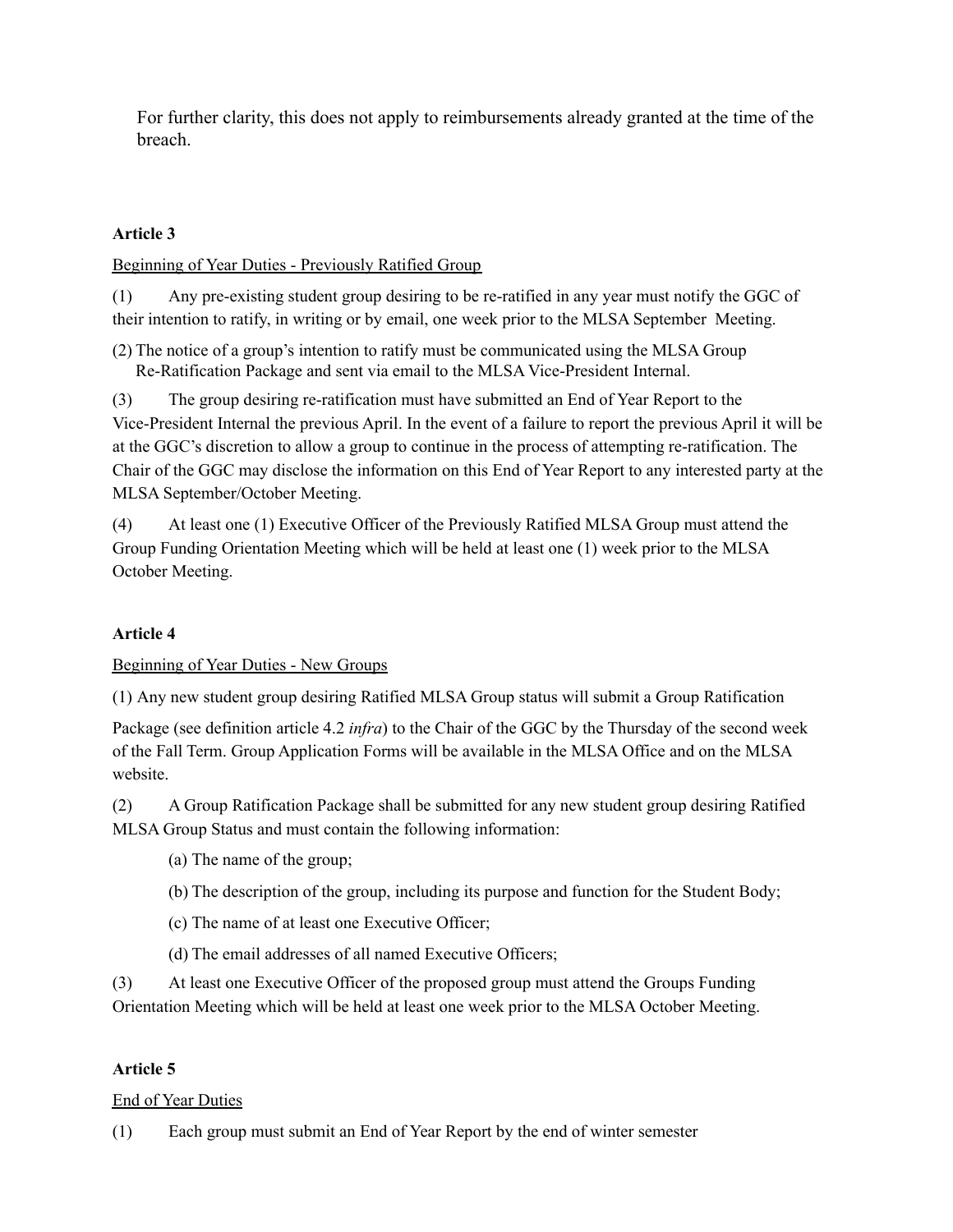classes; the End of Year Report must contain the following information:

(a) The names of at least one Executive Officer of the group for the following year (if applicable);

(b) A list of the group's activities during the past School Year;

(c) A list of any equipment purchased by the group during the School Year and the current location of the equipment; and

(d) A detailed budget outlining the group's financial activities during the past School Year (A sample budget may be found on the MLSA website).

(2) Failure to submit an End of Year Report may constitute sufficient grounds to disqualify a Ratified MLSA Group from receiving any Base Funding during the subsequent School Year.

# **Article 6**

# Financial Responsibilities

(1) At least one Executive Officer from each Ratified MLSA Group shall be designated as responsible for accounting for all associated revenues and expenses. The Vice-President Finance is not responsible in any manner for the accounting of revenues and expenses of a Student Group, and will not process or hold funds except at their discretion.

(2) If a group is not ratified in any given year the Previously Ratified MLSA Group's monies will revert to the MLSA The Vice-President Finance and the Executive Officer from the Student Group responsible for accounting shall make an account of the monies reverting to the MLSA and place it in the records of the MLSA, holding it for a period of 1 year.

(3) A Previously Ratified MLSA Group which succeeds in Re-Ratification within 1 year of its monies reverting to the MLSA shall be entitled to review of the account of monies prepared by the Vice-President Finance and the return of said monies.

(4) Failure to Re-Ratify within 1 year of monies reverting to the MLSA is deemed to waive any right to the aforementioned monies. Such funds remaining after 1 year will be incorporated into the MLSA's general revenue for the year.

# **Article 7**

# Group Ratification

(1) Any group that requests ratification for any given year will be reviewed prior to the MLSA September Meeting by the GGC.

(2) The GGC will provide a list of groups (in alphabetical order) as a recommendation to the Council for ratification for the School Year. The recommendation will contain the following information:

- (a) The name of the group;
- (b) Whether the group is new or has been previously ratified; and
- (c) The total Student Group funding approved by the GGC.
- (3) The Chair of the GGC must be present at the September/October Meetings to answer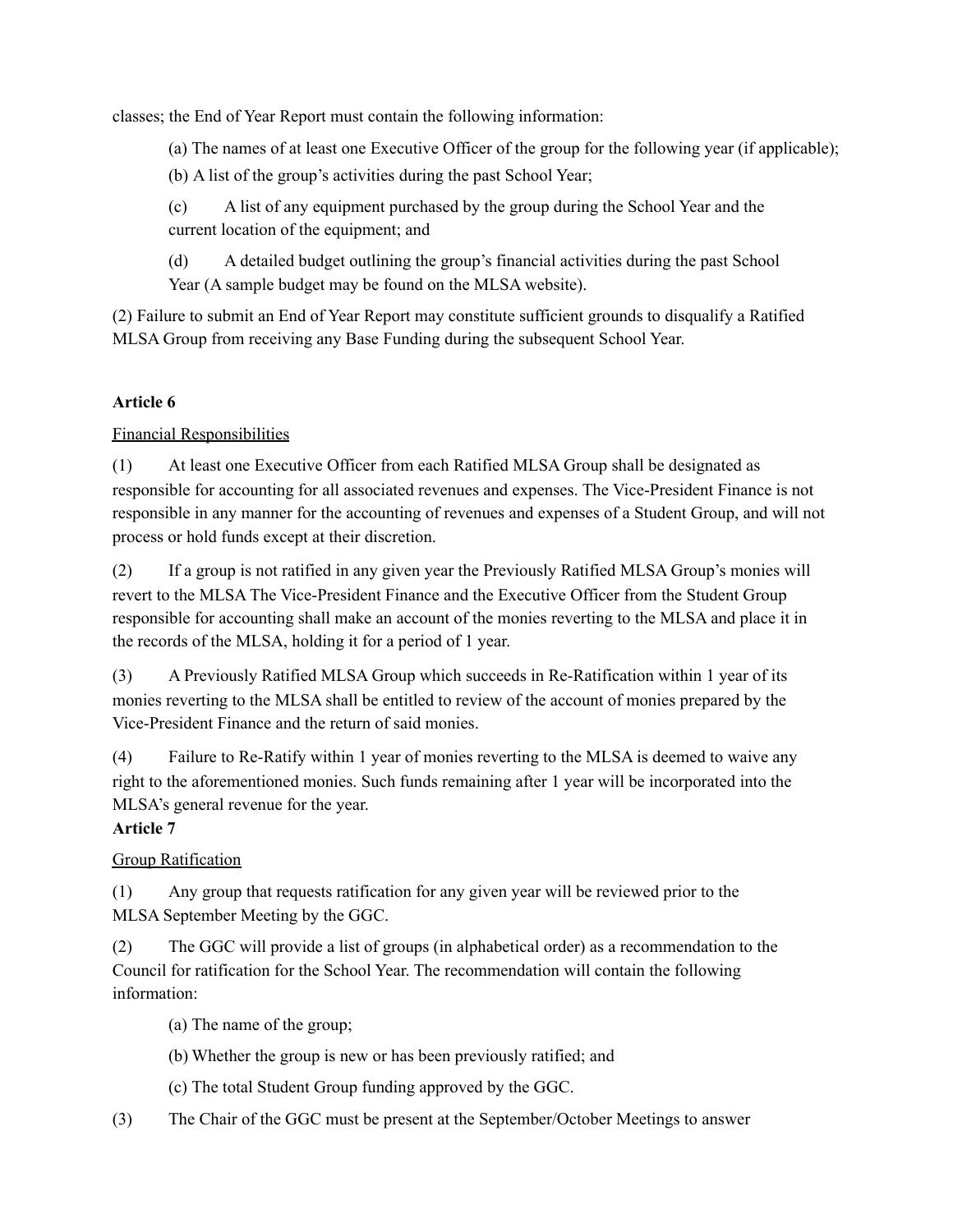questions. The Chair must bring:

- (a) All recommendations of groups for ratification;
- (b) All recommendations for Funding Tier classification;
- (c) Any available documentation with reasoning for the recommendations in (a) and (b) above;
- (d) All group applications; and
- (e) All End of Year Reports from the immediately preceding year.

(4) The MLSA Council shall consider the GGC recommendation as a motion to approve the entire slate of groups for ratification. However, at the will of a simple majority of the MLSA Council, any group may be removed from the slate and be considered individually.

(5) Any group that does not receive the endorsement of the GGC for ratification may bring a separate motion to the MLSA Council after the recommendations of the GGC have been fully heard by the MLSA Council. The Executive Officer(s) of the group applying for ratification separately must, at minimum, prove that their group meets the procedural requirements contained in Article 3 or Article 4, *supra* to be considered for ratification by the MLSA Council. The opinion of the MLSA Council shall be deemed greater than that of the GGC when determining if a group should be ratified or not. The decision to ratify a group by MLSA Council will be on a simple majority basis. The decision of MLSA Council shall be final, and no appeal shall be heard from MLSA Council's decision on a group's ratification. A denial of ratification does not prevent a group from re-applying for ratification in subsequent years.

## **Article 8**

### Group Funding Orientation Meeting

- (1) The Chair of the GGC shall call and set a date for a Group Funding Orientation Meeting at least two (2) weeks in advance of the MLSA October Meeting. This meeting is mandatory for one representative from each Student Group seeking funding.
- (2) The Group Funding Orientation Meeting must cover the following topics:
	- (a) General and year end administrative responsibilities of groups (Article 2 and Article 5);
	- (b) The financial responsibilities of groups (Article 6);
	- (c) A description of the group Funding Tiers (Article 10);
	- (d) The reimbursement scheme (Article 10) and reimbursement appeals procedures (Article 11);
	- (e) The Additional Group Funding request procedures (Article 12).
	- (f) Consultation with the Vice-President External before seeking or approving any third-party sponsorship.

#### **Article 9**

#### Group Funding (Funding Tiers)

(1) An MLSA Student Group seeking funding must submit a Group Funding Application. The Application will include (a) the Group's proposed budget for the upcoming School Year, (a sample budget is available on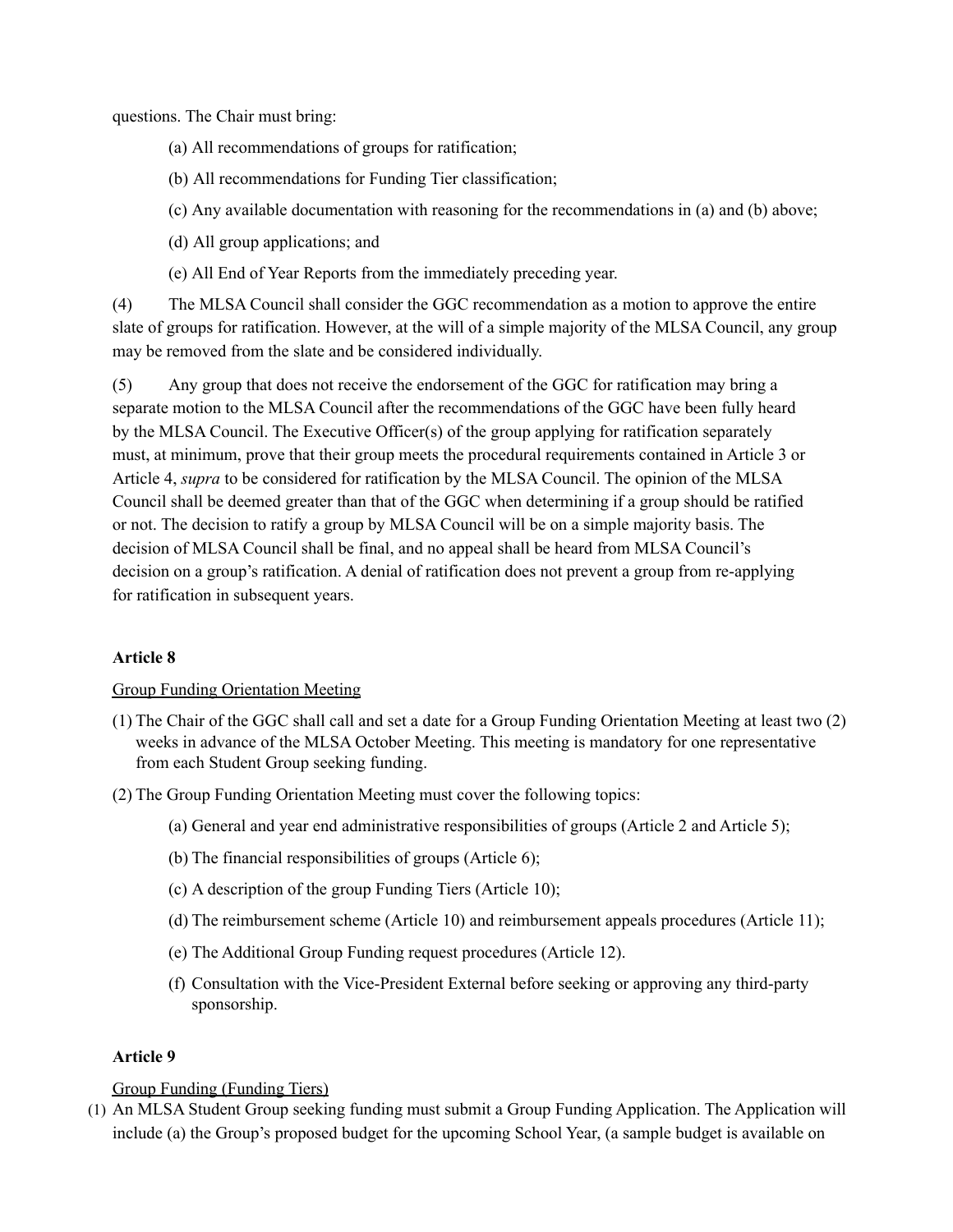the MLSA website); and (b) the desired Funding Tier being applied for.

(2) The GGC will recommend to council that each group be placed within a Funding Tier. The Funding Tier will represent the Base Funding available to the group for the upcoming School Year.

(3) The following Funding Tiers are available:

(a) Tier I - \$100 Base Funding;

(b) Tier II - \$200 Base Funding; and

(c) Tier III - \$300 Base Funding.

(4) No money will be distributed to any group at the beginning of the School Year. Instead, the group will be entitled to reimbursement up to their maximum Base Funding according to the procedures outlined in Article 10, *infra*.

(5) The GGC will place groups in Funding Tiers based on the following criteria. The list below is not exhaustive and no single criteria will be determinative, unless explicitly stated. Criteria include:

(a) The Funding Tier request submitted to the GGC. A failure to request a Funding Tier will result in an automatic rejection of funding;

(b) The details of the anticipated budget submitted to the GGC. A failure to submit a preliminary budget will result in an automatic Tier I designation;

(c) The number of consecutive years the group has been considered to be in continuous good standing;

(d) The historical significance of the group and its activity;

(e) The number of MLSA members engaged by the group;

(f) The scale of the proposed activities of the group;

(g) The potential benefits of the group's activities, events or initiatives to individual students, the Student Body, University of Manitoba Faculty of Law, and the wider community;

(h) The financial need of the group;

(i) The availability of MLSA resources; and

(j) Any other criteria the GGC deems relevant.

(6) The GGC must place groups in Funding Tiers with an overall goal of keeping group spending within an acceptable range. In determining Funding Tiers, the GGC must also note that a group in bad standing at the time of the MLSA October Meeting will result in an automatic rejection of funding.

(7) Subjective considerations such as determinations over the intellectual or academic worth of the group or activity in question may be considered by the GGC but shall not be determinative, and may not, on its own, constitute a valid reason to deny, decrease or increase the requested amount of Base Funding;

(8) Any group not satisfied with their designated Funding Tier may apply for Additional group Funding as outlined in Article 12, *infra*.

(9) In the alternative, a group may request at the MLSA October Meeting that their group be moved to a different Funding Tier. However, the GGC will be considered experts on Group Funding and only in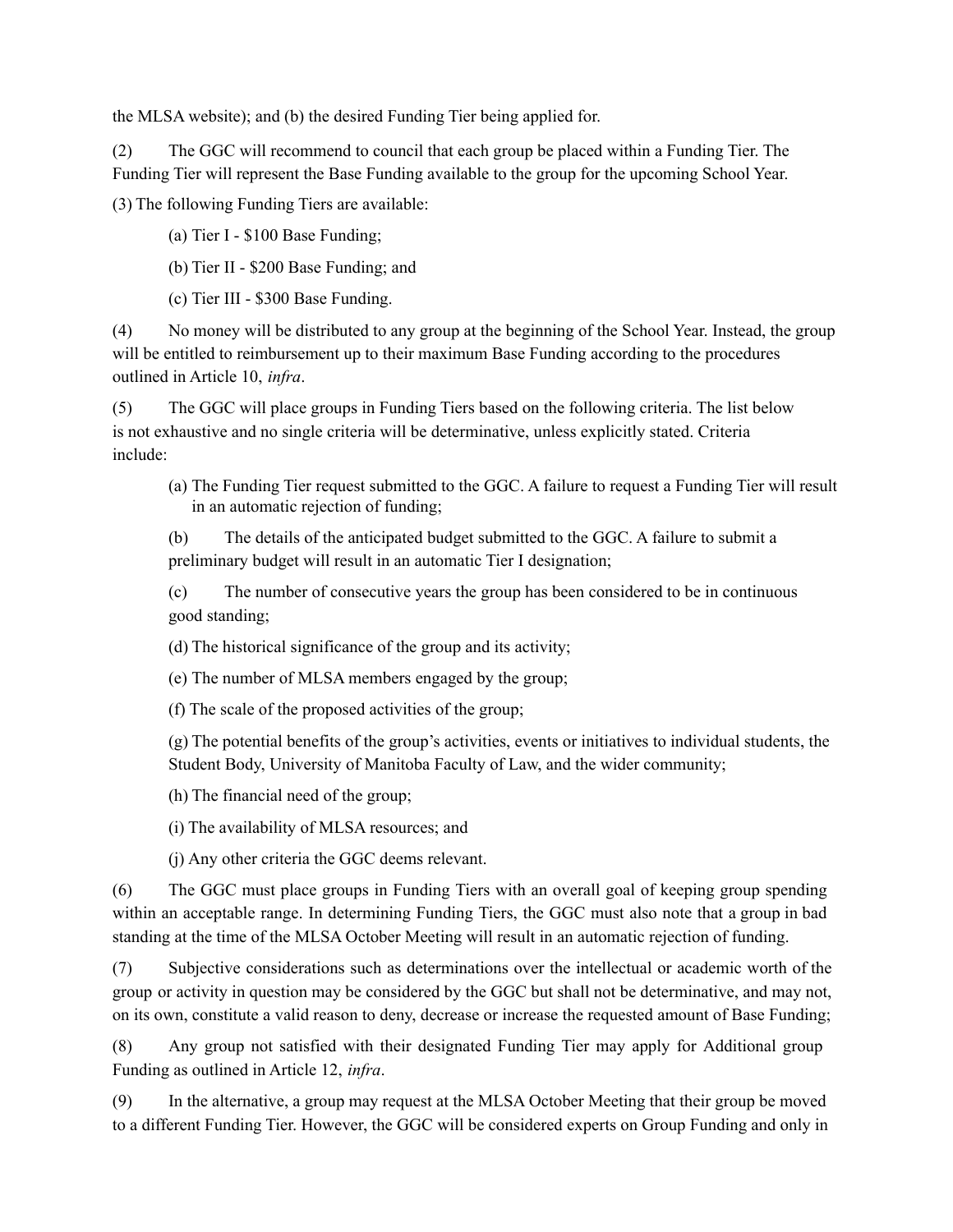exceptional circumstances should the decision of the GGC be overturned by the MLSA Council.

## **Article 10**

# Reimbursement System

(1) No money will be distributed to any group at the beginning of the School Year. Instead, the group will be entitled to reimbursement up to their maximum Base Funding according to the procedures outlined in Article 9, *infra*.

(2) The group must submit a Cheque Requisition Form that is signed by at least one (1) Executive Officer to the Vice-President Finance. A receipt must accompany the form. No reimbursement will be given without a receipt.

(3) No reimbursement will be given to anyone if the receipt is submitted more than one (1) calendar year after the issue of the receipt.

(4) The Vice-President Finance will determine whether the cost shall be reimbursed according to the following very broad criteria:

(a) The cost should further the mandate of the group;

(b) The cost should be reasonable and not frivolous; and

(c) Any other criteria the Vice-President Finance deems relevant.

# **Article 11**

Reimbursement Appeals Procedures

(1) If the Vice-President Finance denies reimbursement, the individual seeking reimbursement may appeal to the Chair of the GGC.

(2) The GGC must meet within two (2) weeks of receiving a request to appeal to hear the appeal.

(3) The appellant will be given the opportunity to be heard orally by the GGC.

(4) The GGC will base their decision on the criteria listed in Article 10(4), *supra* and the merits of the appeal.

(5) The decision of the GGC shall be final.

# **Article 12**

# Additional Group Funding

(1) Any group may apply at any time during the year to the GGC for Additional Group Funding. Notice of the application must be directed to the Chair of the GGC and copied to the Vice-President Finance. Additional Group Funding will also be distributed on a reimbursement basis as set out in Article 10, *supra*.

(2) All reimbursements of Additional Group Funding will come from the Additional Group Funding Line of the MLSA Budget.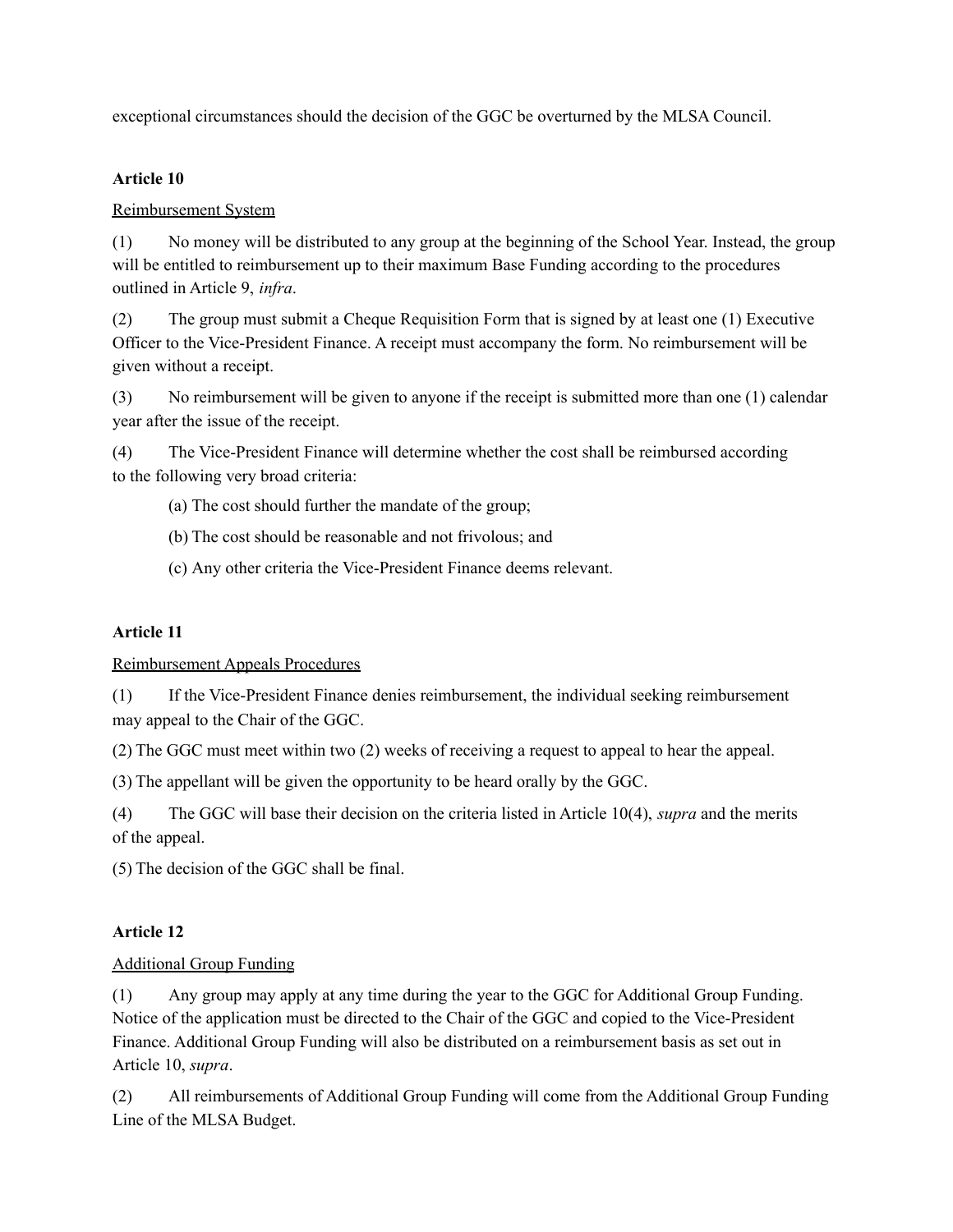(3) The GGC will make recommendations for Additional Group Funding to the MLSA Council for approval.

(4) The application must specify the requested amount. Any amount above \$500 will not go to the GGC, but will go directly to the MLSA Council.

(5) The application must be accompanied by a detailed budget including, at a minimum, the current financial status of the group, the overall costs of the proposed event, and a brief description of the event.

(6) This Additional Group Funding shall be allocated on the basis of objective

considerations that include but are not limited to:

(a) Financial need of the group;

(b) Availability of MLSA resources; and

(c) Whether the purpose of Additional Group Funding is consistent with the group's mandate.

(7) There shall be no appeal from the decision of the GGC or MLSA Council in regard to Additional Group Funding.

# **Article 13**

Group Auditing Procedures

(1) The GGC may audit the finances and activity of any Ratified MLSA Group at any time at the discretion of the GGC.

(2) The GGC must audit any Ratified MLSA Group at the request of no less than three (3) independent MLSA members or at the request of the MLSA Council.

(3) The GGC must audit any Ratified MLSA Group at the request of the Vice-President Finance in their capacity as a member of the GGC or in their MLSA Executive capacity.

(4) A financial audit showing that the Ratified MLSA Group has misappropriated group funds or is any way inconsistent with the Financial Responsibilities listed in Article 6, *supra* may be sufficient grounds for de-ratification.

(5) The GGC may declare a Ratified MLSA Group to be in good standing or bad standing after the completion of the audit, or in the alternative may choose to proceed with de-ratification as per Article 17, *infra*.

# **Article 14**

## Audit Procedures

(1) The GGC will give the Executive Officers of the group the opportunity to make an oral presentation to the GGC.

(2) The GGC may ask to interview any active group member or MLSA member in connection with the audit of the group.

(3) The group Audit Process shall require the Executive Officers of the group being audited to submit the following to the GGC, organized into a clearly labeled binder or folder: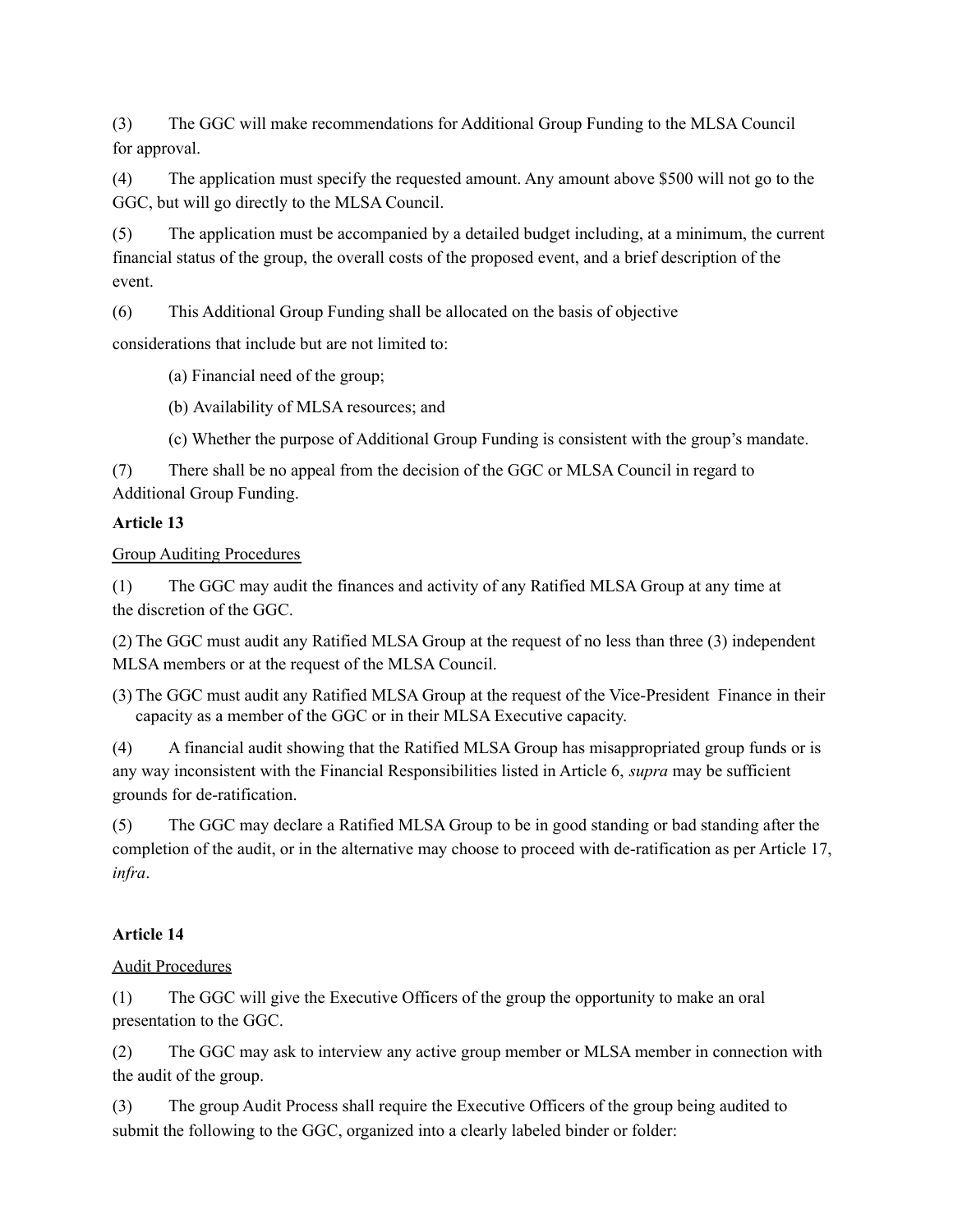(a) Receipts or accounts for all group expenses paid for with group monies, whether from the MLSA or outside sources, including any Cheque Requisition Forms submitted for group events. The receipts:

(i) Will be organized chronologically according to which event/meeting/activity they were for; and

(ii) Will be accompanied by a specific description of the item or service and how it was used;

(b) A list of all group assets greater than \$20 purchased during the current School Year, including:

(i) A description of each item;

(ii) The cost of each item;

(iii) The date the item was acquired by the group;

(iv) Where each item is currently being stored; and

(v) Where the item will be stored after the end of the current School Year.

(c) A list of any and all group assets purchased by the group prior to the current School Year, including:

(i) A description of each item;

(ii) Where each item is currently being stored; and

(iii) Where the item will be stored after the end of the current School Year.

(d) A list of events that the group has run during the current School Year, including:

(i) A description of the purpose of the event;

(ii) The date of the event;

(iii) A copy of the poster, Facebook advert or listserv email promoting the event to the Student Body or an explanation of why such promotion did not occur; and

(iv) An estimate of the number of people in attendance.

(e) A list of the group's members and supporting faculty members, if applicable.

## **Article 15**

### End of Year Review

(1) The GGC must complete a full review of all Ratified MLSA Groups in any given year before the first day of exams of the winter term.

(2) The GGC shall review the End of Year Reports of all groups and designate each group as in "good standing" or "bad standing". The report of the GGC must indicate how many consecutive years a group has been considered to be in good standing or bad standing.

(3) A failure of a group to submit an Annual Report will automatically result in a designation of bad standing.

(4) Otherwise, the GGC will determine standing based upon the following criteria: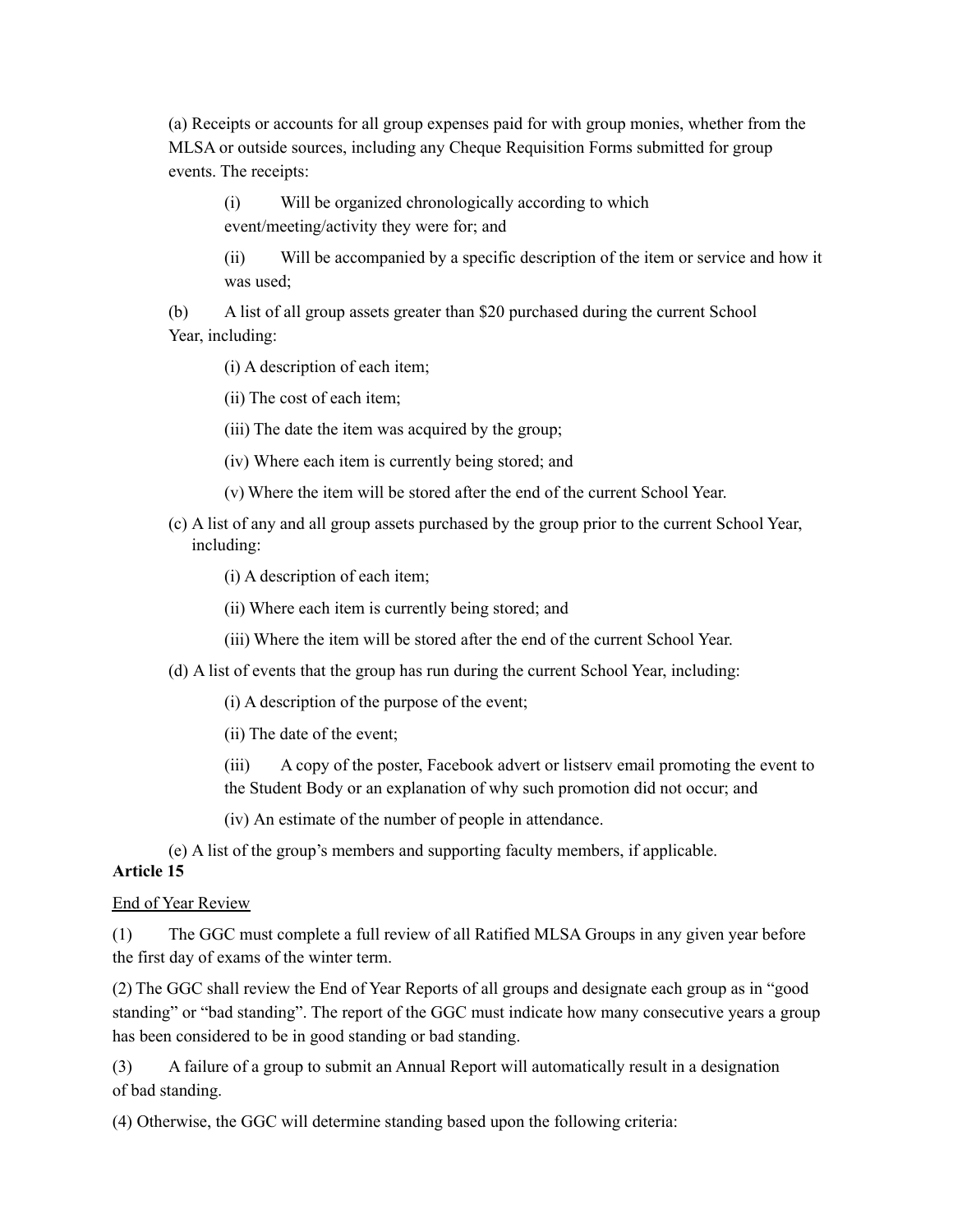- (a) Completeness and quality of the End of Year Report and budget;
- (b) General activity of the group throughout the year;
- (c) The number of MLSA members engaged by the group; and
- (d) Any other criteria deemed relevant by the GGC.

### **Article 16**

### Procedure to Relieve a Bad Standing Designation

(1) Any group that has been ratified by the MLSA may be designated by the GGC as either in good standing or bad standing.

(2) A group in bad standing may apply to be in good standing to the GGC by:

- (a) Demonstrating that the group is now in compliance with the requirements of these
- Bylaws and the MLSA Constitution; and
- (b) Providing an explanation for the lack of compliance or for the reason the group was designated as in bad standing in the first place.

## **Article 17**

### De-ratification Procedures

(1) The GGC or solely the Vice-President Finance may recommend that any Ratified MLSA Group be de-ratified by the M.LSA. Council at any time.

(2) A group is entitled to have one Executive Officer speak to the de-ratification motion at the MLSA Council meeting.

(3) A group that has been de-ratified by the MLSA Council may not apply for re-ratification until the following Fall Term or Winter Term.

### **Article 18**

### Disciplinary Information

The non-exhaustive consequences outlined in Article 2 of these Appendices that are ultimately applied will determined by the Group Governance Committee or an ad-hoc MLSA Executive disciplinary committee.

Selection of whether the Group Governance Committee or an ad-hoc MLSA Executive disciplinary committee (to be made of 5 members, up to 2 of which are Executive members) will mete out the necessary discipline lays with the MLSA Executive, entrusted to the President. But for a significant justification or conflict of interest (e.g., a member of the Group Governance Committee is in the contravening Group), the Group Governance Committee is presumed to be the proper source of a decision.

A decision regarding this by the ad-hoc MLSA Executive disciplinary committee is appealable to GGC whose decision will then be final. In a situation where a GGC member(s) is in a conflict of interest, the conflicting member must recuse.